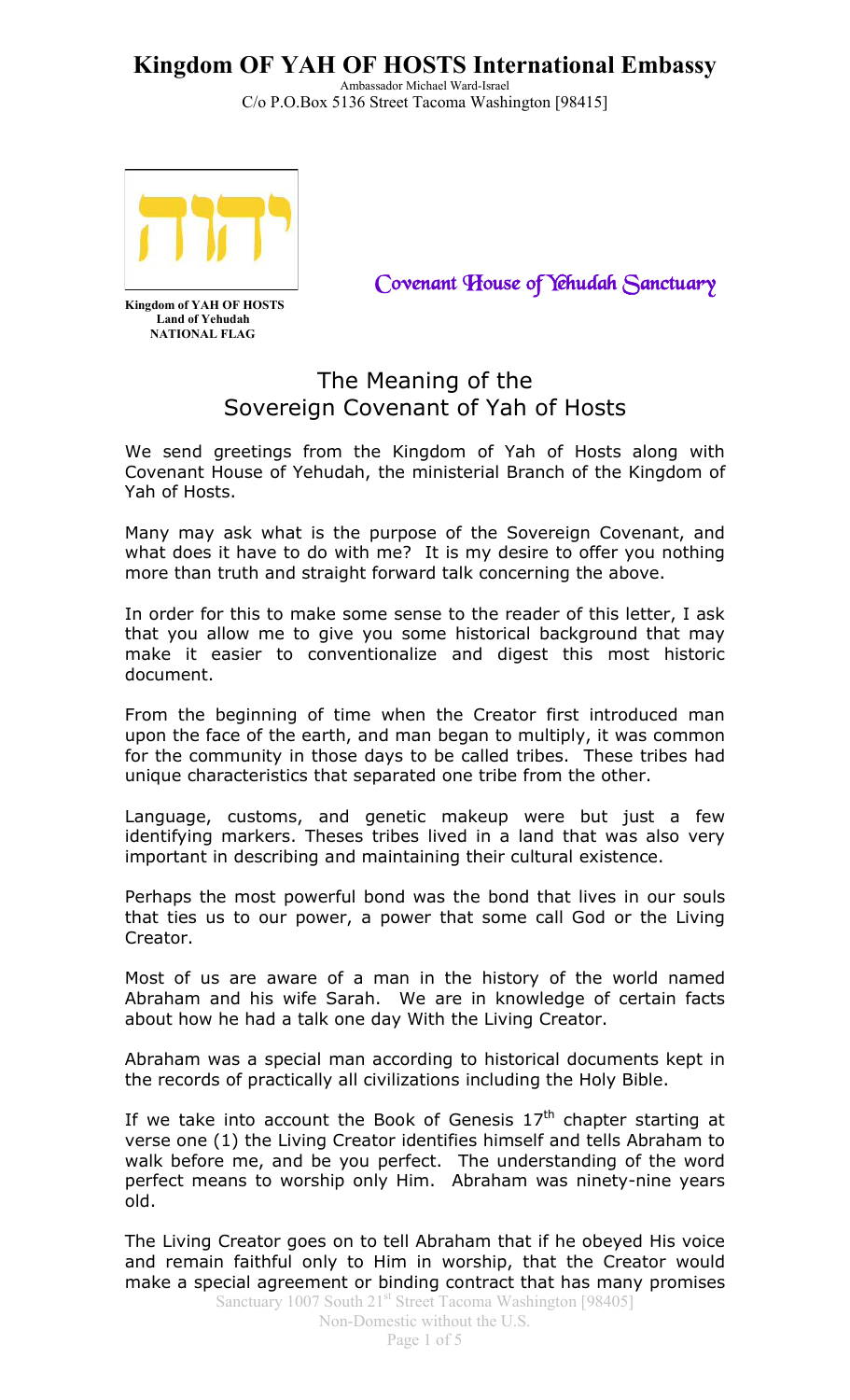Ambassador Michael Ward-Israel

C/o P.O.Box 5136 Street Tacoma Washington [98415]

and blessings; it also has a series of punitive measures for disobedience (Deuteronomy 28). This binding contract now takes on an identity of its own that would survive throughout all generations of the existence of man on this earth.

We are aware of Abraham being the beginning of more than one tribe or nation on the earth, but a profound astonishing fact will be revealed to us in verse 18 and 19. The first son of Abraham did not come from his wife Sarah because she was barren. Out of concern of his wife to produce a surviving heir Sarah gave her permission to a woman named Hagar to act as a surrogate mother, and she gave birth to a son named Ishmael.

When the Living Creator was establishing the special agreement called the Covenant, Abraham didn't believe that his wife would give him a son to carry on his legacy. So Abraham asked the Creator if Ishmael (Hagar's son) could be his heir, and the Creator answered by telling Abraham that his wife Sarah would be providing an heir and the Creator would carry the covenant establish with Abraham through this miracle birth by the son who would come to be named Isaac. (Genesis 17 Verse 18 & 19).

This agreement was now set to follow a specific lineal bloodline for all eternity. This covenant was passed through the blood from Abraham to Isaac his son, and then to the son of Isaac whose name is Jacob and then it was passed to all 12 sons he fathered who are now known as the 12 Tribes or Children of Israel. These people have smooth skin that is caramel brown or dark in color; (pigmentation).

The bloodline of the Children of Israel is called Hebrew, it is from a genealogical base, and is not based upon membership or belief; in other words; you are born a Hebrew.

This binding Covenant was to remain in effect from years to generations and would be seen by the people touched by it as a marriage contract. The Creator fashioned it in a way to make it easy to understand; He fashioned it after the concept of marriage.

The Creator knew that their would be jealousy and hatred of this special relationship by other people of the earth, for Yah Himself placed (enmity) or hatred between a race of people called the seed of the serpent, and the seed of the woman of whom He had married called Israel. (Genesis 3:15)

This Covenant was so strong that it would even survive a temporary national loss of memory by the people who had entered it centuries ago. It had the backing of the power of Yah of Hosts who swears by His own holiness that no other god is above Him and nobody is like or capable to do things that he does.

When His people suffered from the loss of memory, this in and by itself would never void or cancel this Covenant. Acts of willful disobedience would only suspend certain conditions of blessings, and would turn on the light switch (sort of speak) to the punishment side of the Covenant.

This would last for as long as it took the children of Israel to return back to her husband. The Holy Scriptures refer to the children of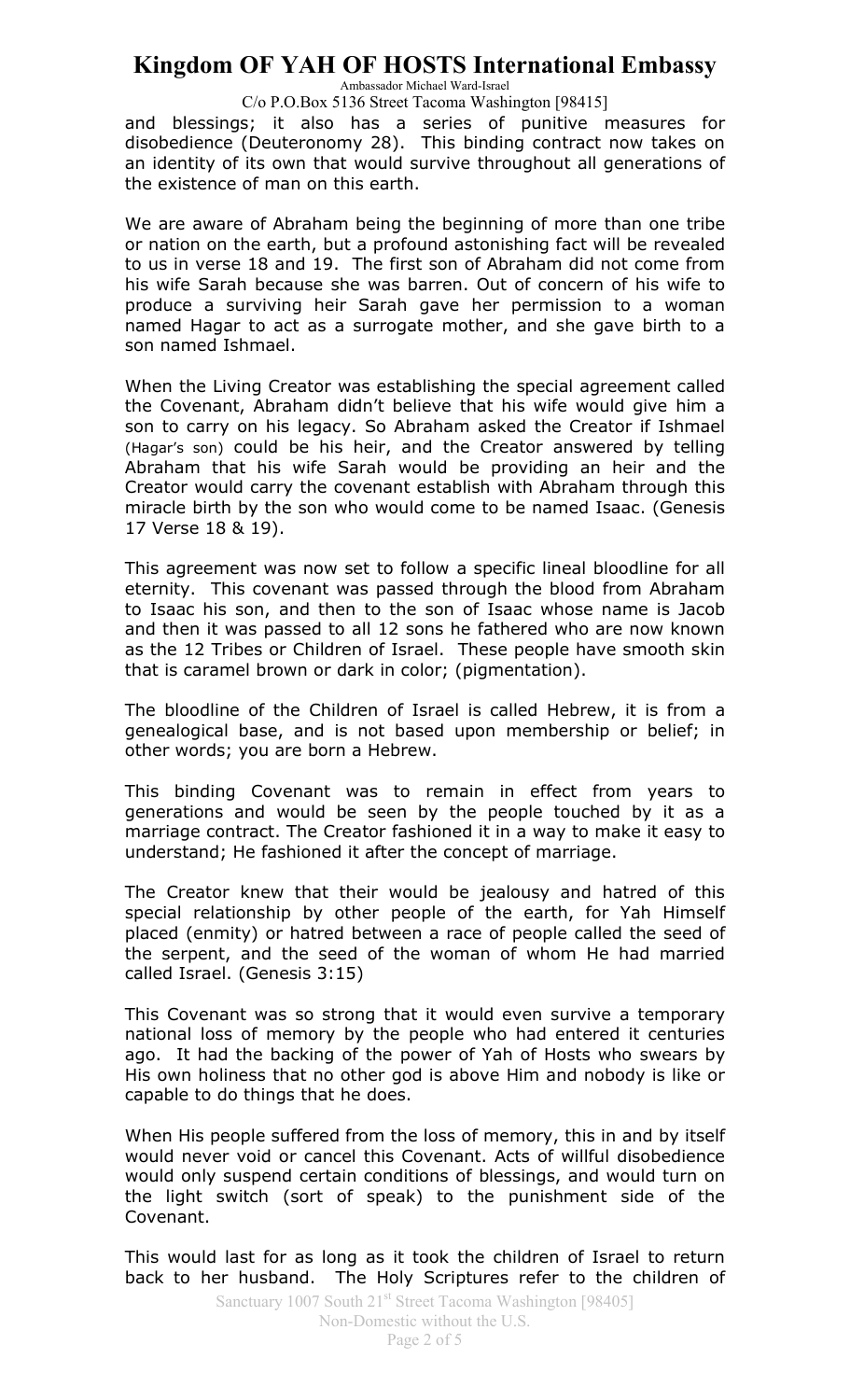Ambassador Michael Ward-Israel

C/o P.O.Box 5136 Street Tacoma Washington [98415]

Israel as being married to the Creator. Israel has also left from her husband Yah's house to do evil.

### 1. **Isaiah 54:5**

For your Maker is your **husband**; Yah of hosts is his name; and your Redeemer the Holy One of **Israel**; The God of the whole earth shall he be called.

Isaiah 54:4-6 (in Context) Isaiah 54 (Whole Chapter)

#### 2. **Jeremiah 3:20**

Surely as a wife treacherously departs from her **husband**, so have you dealt treacherously with me, O house of **Israel**, says Yah.

No sin ever goes unpunished, and when a contract is broken it can be taken to court to be fixed or remedied in the form of damages. (Even money sometimes) The Creator has called heaven and earth to witness the children of Israel's disobedience in His court of justice, and a verdict of guilt was pronounced against His covenant people.

The result of the judgment was not just money but disease, famine, slavery, oppression, and deformed children because Yah would cease to provide the knowledge that was like a preventive medicine for these conditions. The national effect was disastrous, but not permanent.

What seemed an eternity in time to us was but a little time to the Creator because He marks or counts time differently from the way we do. None the less, this national chastisement would be painful.

Logically one might think how do I set things right, how do I atone for my sins, and where is the Creator now in this day and time?

Is there hope at all now that I am beginning to understand why this terrible condition has befallen me and my people, what spiritual medicine can I take and be healed?

The answer to these questions and many others is to first admit that the Nation of Israel that came from Abraham the Hebrew is called the Children of Israel. The 12 Tribes of Israel foolishly left her husband for the worship of false ideas called gods who used rituals heavily laced in sexual misconduct. The true Law for our people was given to Moses and is called the Torah.

The Torah is very special and uniquely adapted to the Children of Israel. Following it brought blessings and life, but if broken it brought curses and death. Oh, by the way, theses curses didn't carry with it something that would turn your skin color black, but just the opposite would happen; it would turn white or leprous. Look at the following scriptures;

#### **Numbers 12**

#### **Miriam and Aaron Speak Against Moses**

**1** Miriam and Aaron began to say bad things about Moses. That's because Moses had married a woman from Cush. **2** "Has Yah spoken only through Moses?" they asked. "Hasn't he also spoken through us?" Yah heard what they said.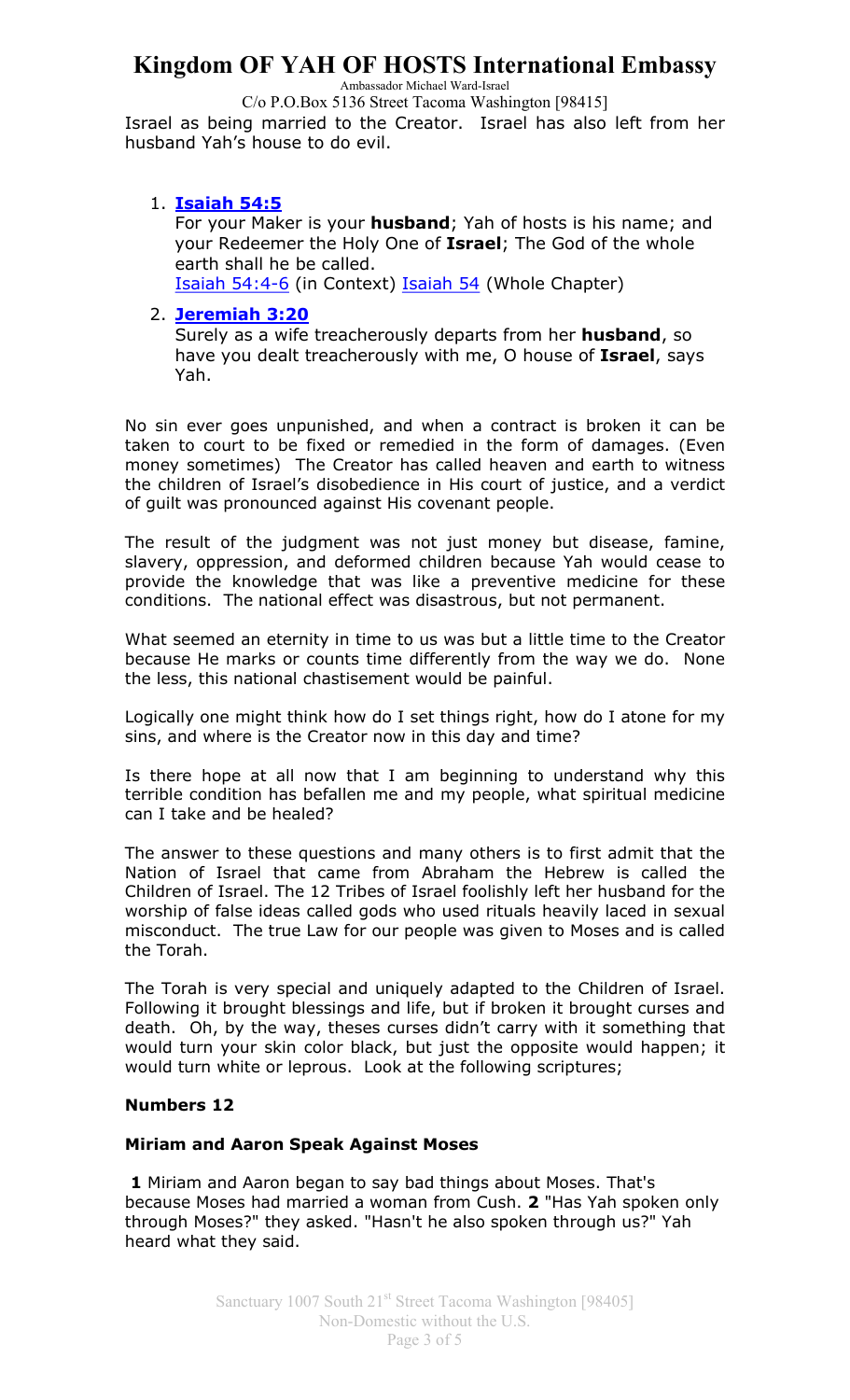Ambassador Michael Ward-Israel

C/o P.O.Box 5136 Street Tacoma Washington [98415]

**3** Moses wasn't very proud at all. In fact, he had less pride than anyone else on the face of the earth.

**4** Yah spoke to Moses, Aaron and Miriam. He said, "All three of you, come out to the Tent of Meeting." So they did. **5** Then Yah came down in a pillar of cloud. **He stood** at the entrance to the tent. And he told Aaron and Miriam to come to him. Both of them stepped forward.

**6** Then Yah said, "Listen to my words. "Suppose one of my prophets is among you. I make myself known to him in visions. I speak to him in dreams. **7** But that is not true of my servant Moses. He is faithful in everything he does in my house. **8** With **Moses I speak face to face**. I speak with him clearly. I do not speak in riddles. I let him see something of what I look like. So why were you not afraid

to speak against my servant Moses?"

**9** The anger of Yah burned against them. And he left them.

10 When the cloud went up from above the tent, there stood Miriam. She had a disease **that made her skin as white as snow**.

 Aaron turned toward her. He saw that she had a skin disease. **11** So he said to Moses, "We have committed a very foolish sin. Please don't hold it against us. **12** Don't let Miriam be like a baby that was born dead. Don't let her look like a dead baby whose body is half eaten away."

The Covenant had to be **refreshed into someone's mind in our day**  and time on behalf of every descendant of the original covenant, and introduced on behalf of the Creator as terms of surrender because of evil practices, and while admitting our guilt. The covenant needed to reenact this special husband wife relationship to mend and bring back the wife to her husband and experience life once again like the good ole days, and even possibly better than ever before.

How we live today was never intended; for we live according to false security that is reminiscent of the volatile stock market. We were never supposed to get comfortable living in a condition of slavery that changed from one form of slavery to another when we were destined to be Kings and Queens.

We must now overcome not just our complacency, but also the willingness of the world community to keep everything just like it has been the last few hundred years with them being on top and with we being on the bottom. They have become used to being the head and we the tail, but is this what our husband the Creator of heaven and earth want for us,……………no it is not.

We must return to our former greatness by saying our wedding vows over in the face of our illegitimate lovers thru the power of the Sovereign Covenant. This will guarantee us true sovereignty and self rule in a manner that reflects, binds, and delivers the chosen people of the Creator Yah; we are again birthing the Sovereign Nation of Israel.

We offer to you the Sovereign Covenant of Yah of Hosts, because it represents walking on a true path towards freedom from all of the evils that our people have faced and committed. We have overcome laws or